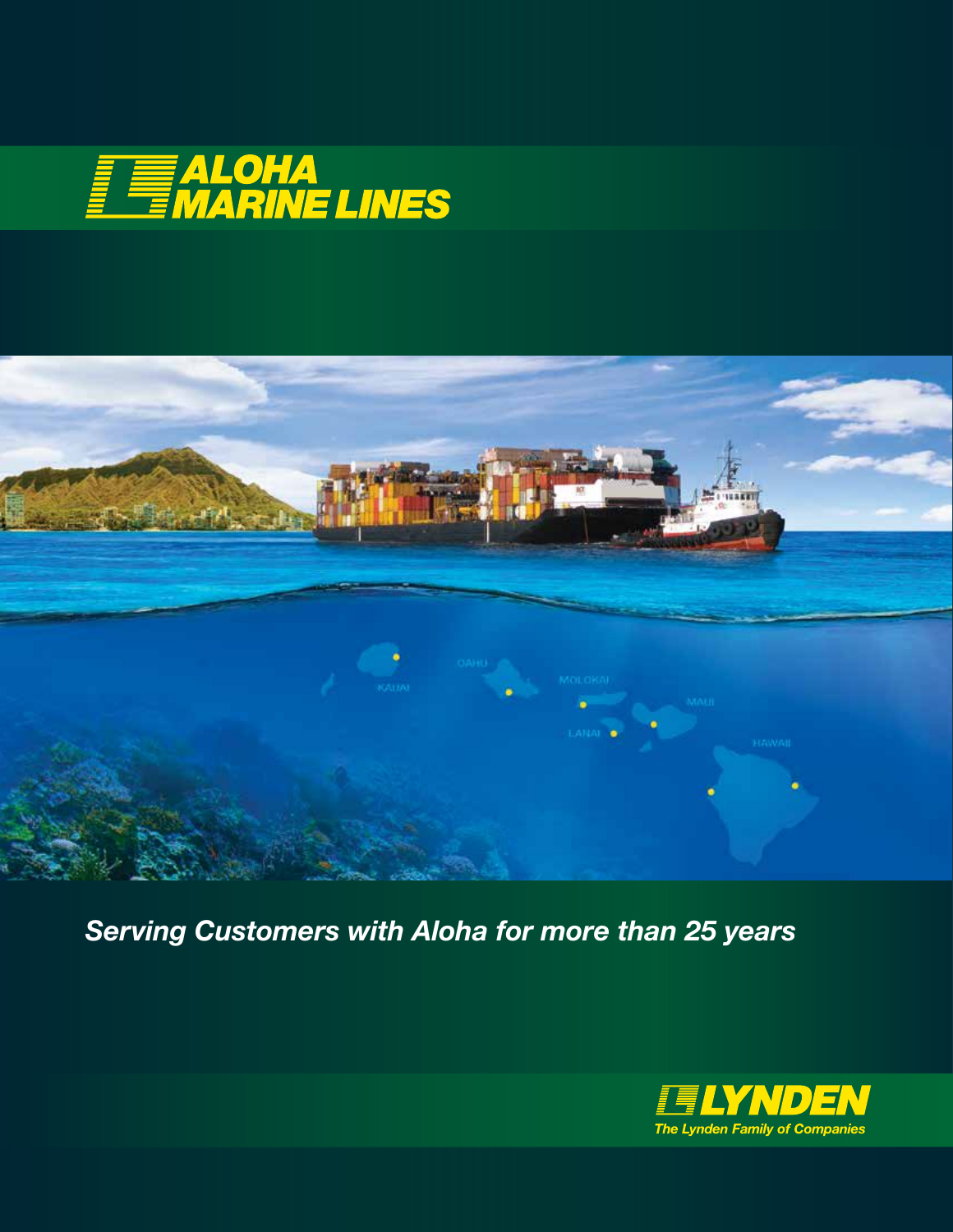## Reliable. Cost-effective. Dependable Customer Service.

### Aloha Marine Lines provides reliable scheduled shipping service to Hawaii with bi-weekly sailings between Seattle and Honolulu.

For more than 25 years, Aloha Marine Lines' fleet of barges have safely transported break-bulk and containerized cargo destined for communities in Hawaii, giving customers an economical alternative to steamship service. We understand the importance of dependable transportation services to and from the islands. You can depend on us to move everything from construction supplies and building materials to heavy machinery and industrial chemicals.

ik tih m

**IF THE BOOK EVER**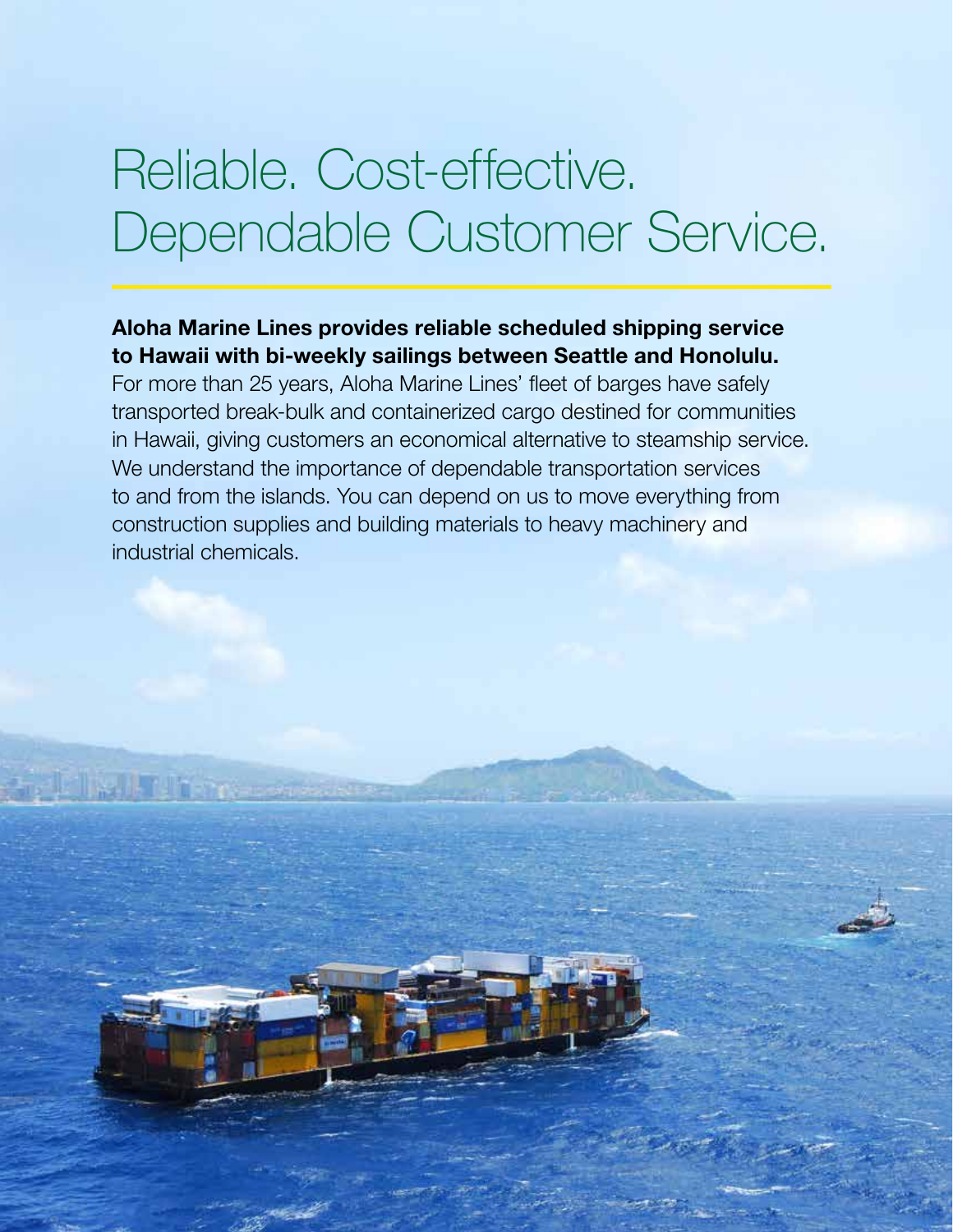

Aloha Marine Lines is the Hawaii service of Alaska Marine Lines, part of of the Lynden family of companies. Lynden's combined capabilities include multi-modal transportation and logistics via air, sea and land. Through Lynden International, a sister company, we can offer ocean and air transportation options to and from the islands. Hawaii customers can use a combination of transportation modes and only pay for the speed they need.

**Dynamic Routing** is unique service offered to Aloha Marine Lines customers. Using a combination of transportation modes – barge, truck, ships, rail or aircraft – cargo can be transported to balance speed and cost when shipping to different locations. You only pay for the speed you need. Slow down shipments or speed them up to arrive just when you need them in the supply or retail chain.



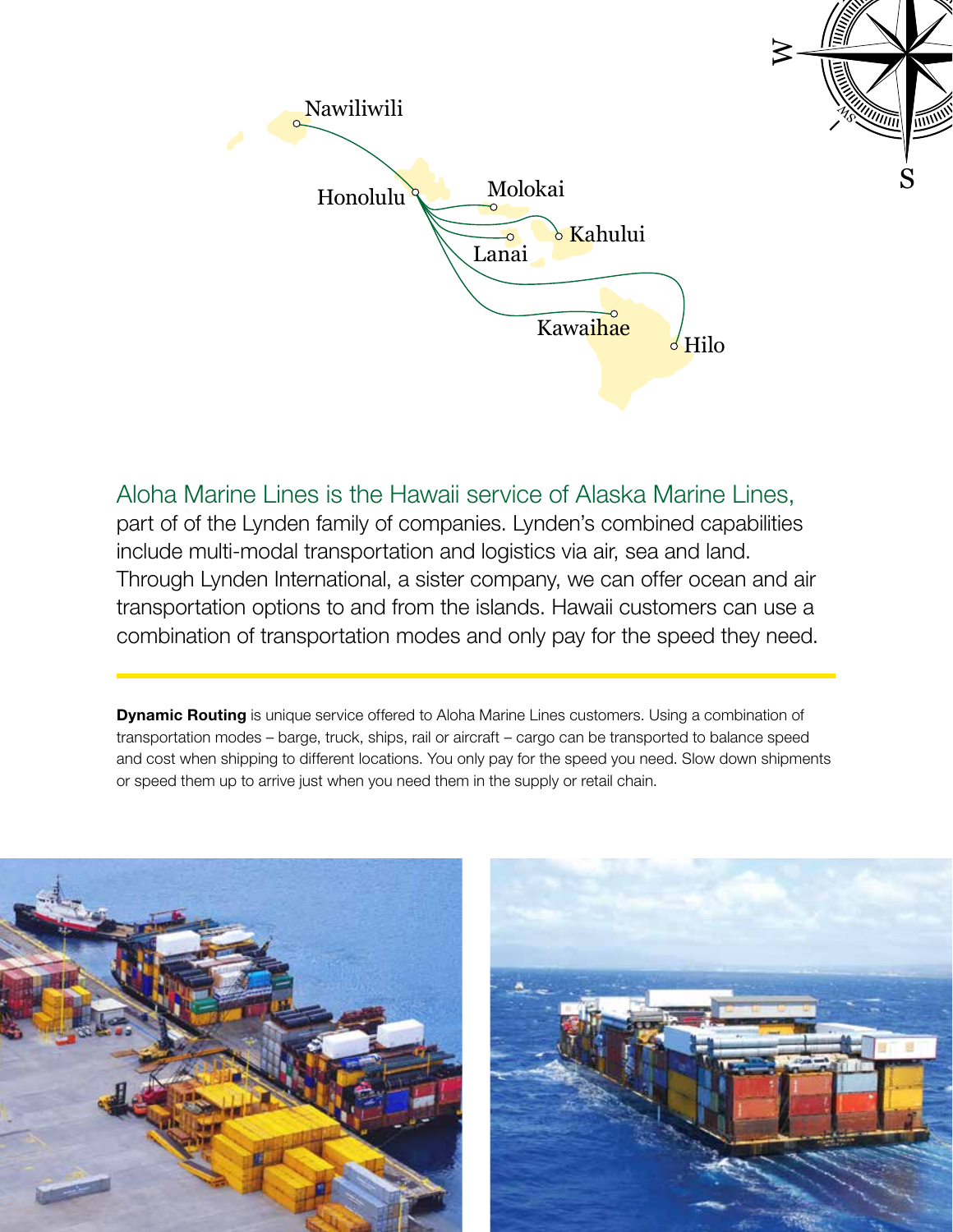# Shipping Solutions

- Reliable, cost-effective bi-weekly barge service to the Hawaiian Islands with connections to neighbor islands. The neighboring islands of Kauai, Maui, Hawaii, Molokai and Lanai are served via connecting inter-island barge.
- From container cargo to oversized machinery, we specialize in moving diverse types of freight and heavy cargo that can be expensive to transport by steamship.
- Consolidation service can be provided for customers with materials arriving from multiple suppliers. Our 40-door, 40,000-square-foot warehouse allows us to consolidate and load containerized freight quickly and efficiently.
- **Break bulk and container** cargo moves smoothly through our 70-acre intermodal terminal in Seattle, one of the largest cargo terminals on the West Coast. We can handle cargo arriving by rail, truck, or water. Unlike other container carriers, our terminal gives us the ability to load customers' cargo to containers or flat-racks at the vessel loading facility.
- Whatever you're moving, we have the equipment to get it there. Our extensive container fleet includes 20', 24', 40', and 53' Standard, High-Cube, and Ultra-Cube 102"-wide to fit just about anything you need shipped.
- Aloha Marine Lines' knowledgeable customer service representatives are available locally or toll-free on the mainland to assist with pricing, booking or other information. We are known for our courteous and proactive customer service.
- Our free online tracking and tracing service allows you to run customized reports, download scanned documents and stay on top of your freight's journey from departure to arrival.
- Connections to the Mainland and Alaska, we offer port-to-port or port-to-door service from Seattle, or we can arrange door-to-door shipments from anywhere on the mainland. In addition, we can offer connections to Alaska through our parent company, Alaska Marine Lines.







# Fun Fact

When the Harvard-Smithsonian Astrophysical Observatory needed to ship large radio telescope components to Mauna Kea on the Big Island of Hawaii, they chose Aloha Marine Lines. We provided smooth sailing for the delicate oversized equipment.